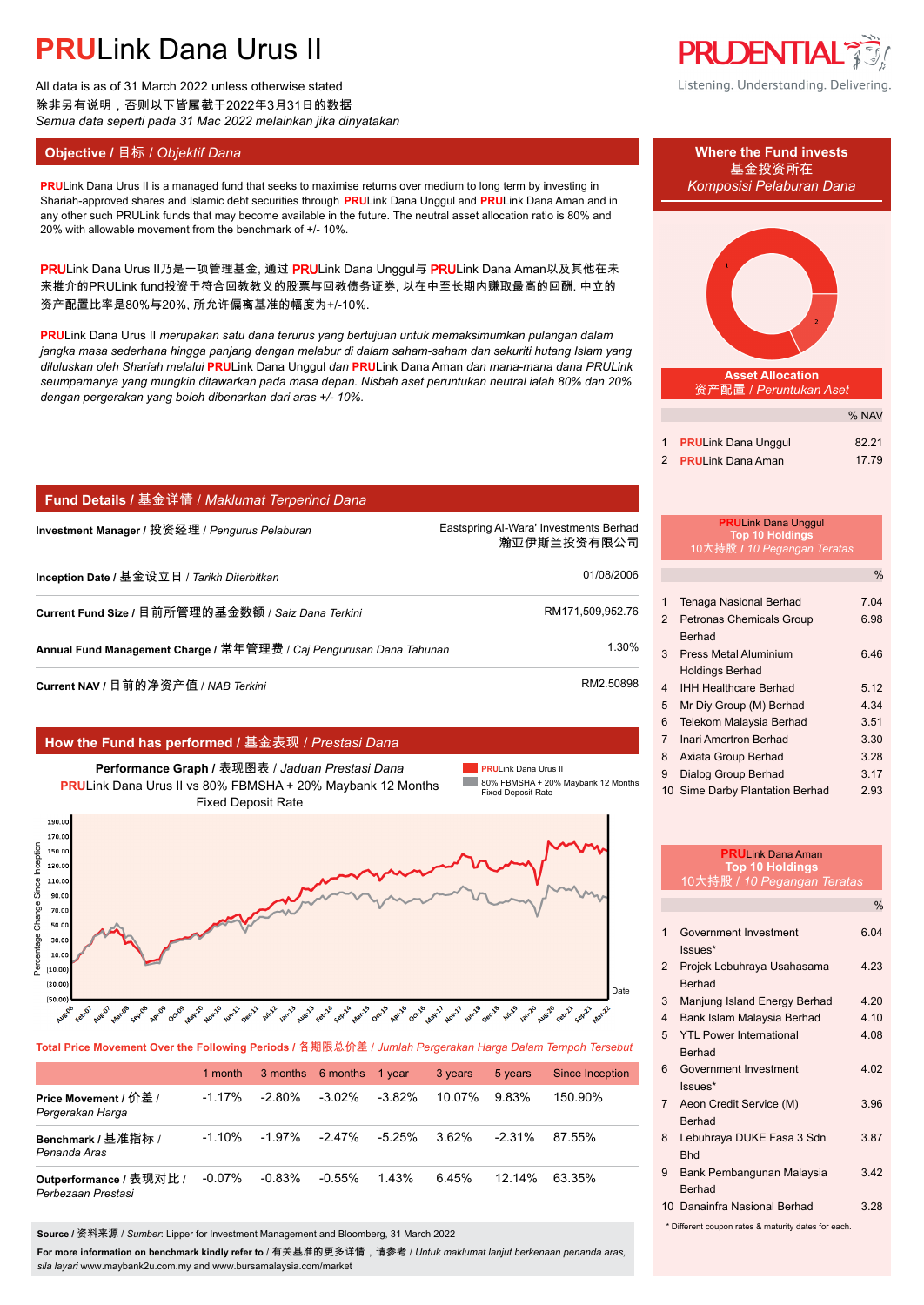All data is as of 31 March 2022 unless otherwise stated 除非另有说明,否则以下皆属截于2022年3月31日的数据 *Semua data seperti pada 31 Mac 2022 melainkan jika dinyatakan*

### **Monthly Update /** 每月简报 / *Peningkatan Bulanan*

### **Market Review /** 市场回顾 */ Tinjauan Bulanan*

#### **Equity /** 股票市场 */ Ekuiti.*

Malaysian equity markets corrected during the month, impacted by the continuing conflict between Russia and Ukraine. Whilst Brent crude oil prices remained above USD100/bbl during the month, Crude Palm Oil (CPO) prices corrected from the peak of RM8000/tonne to RM6300/tonne by end of the month. The Johor State elections were held on 12 March 2022, which saw the Barisan Nasional (BN) party win two-thirds majority, capturing 40 of the 56 seats contested. UMNO contributed 33 seats to victory. Foreign investors were net buyers of equity in March of RM3.2b for the third consecutive month of net inflows.

The FBM Emas Shariah Index declined 174.24 points in March to close at 11,943.35 points, down 1.44%. The FBM Small Cap Shariah index declined 0.14% for the month but outperforming the FBM Emas Shariah Index.

俄乌冲突持续上演,拖累马来西亚股市于检讨月份下调整。布伦特原油价格月内保持在每桶100 美元以上之际,原棕油价格月底从每公吨8000 令吉峰值下跌至每公 吨6300令吉。柔佛州选举于 2022 年 3 月 12 日举行,国阵以三分二强大优势胜出,在56个州议席中狂扫40席;其中巫统攻下33 个席位。外资3 月份净买入马股32亿 令吉,为连续第三个月净流入。

### 富马回教全股项指数于3月份走低174.24点或1.44%,以11,943.35点挂收。富马回教小资本指数月内微跌0.14%,但走势超越富马回教全股项指数。

*Pasaran ekuiti Malaysia diperbetulkan pada bulan ini, kesan daripada konflik berterusan antara Rusia dan Ukraine. Sementara harga minyak mentah Brent kekal melebihi USD100 setong pada bulan tersebut, harga Minyak Sawit Mentah (MSM) diperbetulkan daripada paras tertinggi RM8000 setan kepada RM6300 setan menjelang akhir bulan. Pilihan raya Negeri Johor yang diadakan pada 12 Mac 2022, menyaksikan parti Barisan Nasional (BN) memenangi majoriti dua pertiga, menawan 40 daripada 56 kerusi yang dipertandingkan. UMNO menyumbang 33 kerusi kepada kemenangan. Pelabur asing adalah pembeli bersih ekuiti pada bulan Mac yang bernilai RM3.2 bilion, mencatat aliran masuk bersih bagi bulan ketiga berturut-turut.*

*Indeks FBM Emas Shariah susut 174.24 mata pada Mac lalu ditutup pada 11,943.35 mata, turun 1.44%. Indeks FBM Small Cap Shariah pula merosot 0.14% namun mengatasi prestasi Indeks FBM Emas Shariah.*

#### **Fixed Income /** 固定收益市场 */ Pendapatan Tetap*

*.* The Fed raised its Federal Funds Rate to 0.25%-0.50% as widely expected at its Mar 2022 FOMC meeting. Along with the 25bps hike, FOMC also indicated that balance sheet normalization could start as early as May 2022. Meanwhile, the latest dot plot shows majority of the members forecasted 6 more hikes this year. This follows the country reported another record high inflation rate of 7.9% in Feb 2022. The Fed also revised its 2022 inflation forecast higher to 4.3% from its projected 2.6% in Dec 2021 and lowered its GDP growth forecast to 2.8% (Dec 2021: 4.0%), a reflection of the risks arising from the Russia-Ukraine war and elevated inflation. However, Fed Chair Powell reiterated that the US economy is very strong and soothed the market that recession risk within the next year is low. He also indicated that the Fed will be more aggressive if warranted to ensure price stability.

Malaysia transitioned into the endemic phase on 1 Apr 2022 with the lifting of restrictions imposed on business operating hours and the re-opening of international borders to foreign travelers with minimal requirements, amongst others, Meanwhile, Malaysia's entry into the Regional Comprehensive Economic Partnership on 18 Mar 2022 is expected to boost exports by RM44b per year, which bodes well for the recovering economy. In addition, the government also aims to ratify the Comprehensive and Progressive Agreement for Trans-pacific Partnership by 3Q2022 and engagement sessions with all stakeholders will start soon. Separately, Finance Minister indicated that the government's subsidy for fuel will top RM 28 billion for 2022 if the crude oil prices stay elevated and hence the government is reviewing the fuel subsidy mechanism to make it more targeted. More importantly, the government is also studying the implementation of other taxation models, including GST.

BNM lowered Malaysia's 2022 GDP forecast marginally to 5.3% to 6.3% from 5.5% to 6.5% previously to reflect the risks arising from the still evolving pandemic situation, the Russia-Ukraine conflicts as well as the faster pace of policy normalization in major economies. Growth is expected to be supported by strong global demand, re-opening of international borders, improvement in employment and targeted policy support. Despite the elevated commodity prices, BNM expects Malaysia's inflation to come in at a manageable level, averaging 2.2% to 3.2% in 2022, cushioned by subsidies and price controls on necessities. The central bank also highlighted the importance of structural reforms to enhance Malaysia's long -term competitiveness in its 2021 annual report.

Malaysia's MGS curve shifted higher in the month of Mar 2022. The yields of the 3-year, 5-year, 10-year and 15-year MGS rose 47bps, 10bps, 18bps and 18bps respectively to close the month at 3.18%, 3.39%, 3.85% and 4.24% respectively. Similarly, yields of MGII ended higher with yields of the 3-year, 5-year, 10-year and 15-year MGII increasing 15bps, 6bps, 19bps and 25bps respectively to end the month at 2.95%, 3.49%, 3.92% and 4.30% respectively.

美联储联邦公开市场委员会(FOMC)如市场预期在2022年3月份会议将联邦基准利率上调25个基点至0.25%-0.50%区间。此外,该局表示最早可能在 2022 年 5 月启 动资产负债表正常化。同时,最新的点阵图显示,大多数官员预计美联储今年将再加息6次。此前,美国2022 年 2 月通胀率再创7.9%的历史新高。美联储还将 2022 年通胀从 2021 年 12 月预计的 2.6%上调至 4.3%,并将经济增长预测下调至 2.8%(2021 年 12 月:4.0%),反映俄乌战争和通胀走高带来的风险。尽管如此,美联 储主席鲍威尔重申美国经济表现非常强劲,并安抚市场,指明年经济衰退的风险很低。他强调,该局有必要确保物价稳定,若有需要将更加积极加息。

马来西亚自2022年4月1日转入新冠肺炎疫情向地方性流行病过渡阶段,取消对营业时间的限制,并以最低要求向外国旅客开放边境等。与此同时,区域全面经济伙伴 关系协定(RCEP)于2022年3月18日起对马来西亚开始生效实施,预计每年将增加440亿令吉的出口,对复苏经济来说是个好兆头。此外,政府还计划在 2022 年第 三季度之前通过《全面与进步跨太平洋伙伴关系协定》,所有利益相关方的参与会议也即将展开。另外,财政部长表示,如果国际油价保持高位,政府2022 年的燃料 补贴将达 280 亿令吉;因此政府正重新评估燃料补贴机制,使其更具针对性。更重要的是,政府也在研究实施包括消费税(GST)在内的其他税收模式。

国行将马来西亚 2022 年国内生产总值预测从先前的 5.5% 至 6.5%小幅下调到5.3%至 6.3%,以反映仍在演变的大流行情况、俄乌冲突以及主要经济体加快政策正常 化步伐带来的风险。尽管如此,强劲的全球需求、国际边界重新开放、就业改善和针对性的政策支持料将支撑增长。虽然大宗商品价格上涨,国行预计大马通胀率将 处于可控水平,2022 年平均为 2.2% 至 3.2%,多谢补贴和必需品价格控制带来缓冲作用。国行还在其 2021 年常年报告中强调结构性改革对增强大马长期竞争力的重 要性。

大马政府债券收益率曲线于2022年3月走高。3年、5年、10年和15年大马政府债券收益率分别上涨47、10、18和18个基点,以3.18%、3.39%、3.85%和4.24%结束 当月的交易。与此同时,大马政府投资票据收益率也扬升,3年、5年、10年和15年大马政府投资票据分别走高15、6、19和25个基

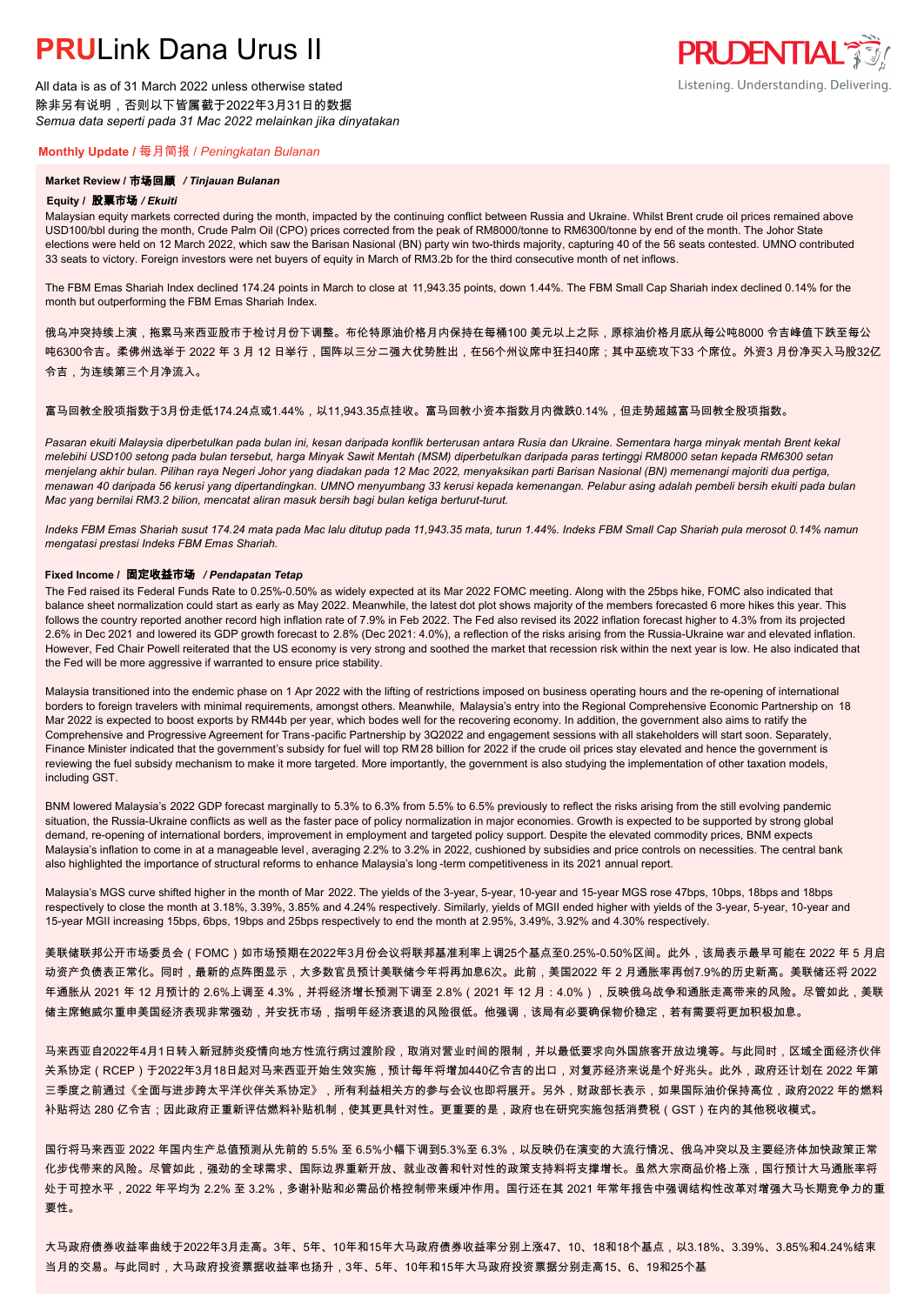All data is as of 31 March 2022 unless otherwise stated 除非另有说明,否则以下皆属截于2022年3月31日的数据 *Semua data seperti pada 31 Mac 2022 melainkan jika dinyatakan*

点,以2.95%、3.49%、3.92%和4.30%挂收。

*Fed menaikkan Kadar Dana Persekutuannya kepada 0.25% hingga 0.50% seperti yang dijangkakan secara meluas pada mesyuarat FOMC Mac 2022. Seiring dengan kenaikan 25 mata asas, FOMC juga menyatakan bahawa normalisasi kunci kira-kira boleh bermula seawal Mei 2022. Sementara itu, plot titik terkini menunjukkan majoriti ahli meramalkan 6 kenaikan lagi pada tahun ini. Ia berikutan negara melaporkan satu lagi rekod kadar inflasi yang tinggi iaitu 7.9% pada Februari 2022. Fed juga menyemak unjuran inflasi 2022 lebih tinggi kepada 4.3% daripada unjuran 2.6% pada Disember 2021 di samping menurunkan unjuran pertumbuhan KDNK kepada 2.8% (Disember 2021: 4.0%), mencerminkan risiko yang timbul susulan perang Rusia-Ukraine dan inflasi yang tinggi. Bagaimanapun, Pengerusi Fed Powell mengulangi bahawa ekonomi AS sangat kukuh dan menenangkan pasaran bahawa risiko kemelesetan bagi tahun hadapan adalah rendah. Beliau juga menyatakan bahawa Fed akan menjadi lebih agresif jika diperlukan untuk memastikan kestabilan harga.*

*Malaysia beralih ke fasa endemik pada 1 April 2022 dengan penarikan balik sekatan yang dikenakan ke atas waktu operasi perniagaan dan pembukaan semula sempadan antarabangsa kepada pelancong asing dengan keperluan minimum, antara lain. Sementara itu, kemasukan Malaysia ke dalam Perkongsian Ekonomi Komprehensif Serantau pada 18 Mac 2022 dijangka akan meningkatkan eksport sebanyak RM44 bilion setahun, yang memberi petanda baik buat ekonomi yang semakin pulih. Selain itu, kerajaan juga mensasarkan untuk meratifikasi Perjanjian Komprehensif dan Progresif ke atas Perkongsian Trans-Pasifik menjelang 3Q2022 manakala sesi penglibatan dengan semua pihak berkepentingan akan bermula tidak lama lagi. Secara berasingan, Menteri Kewangan menyatakan bahawa subsidi kerajaan ke atas bahan api akan melebihi RM28 bilion bagi tahun 2022 jika harga minyak mentah kekal tinggi dan oleh itu kerajaan sedang mengkaji semula mekanisme subsidi bahan api untuk menjadikannya lebih disasarkan. Lebih penting lagi, kerajaan juga sedang mengkaji pelaksanaan model percukaian lain, termasuk GST.*

*BNM menurunkan sedikit unjuran KDNK Malaysia 2022 kepada 5.3% hingga 6.3% daripada 5.5% hingga 6.5% sebelum ini untuk mencerminkan risiko yang timbul daripada situasi pandemik yang masih berubah ansur, konflik Rusia-Ukraine serta kadar normalisasi dasar yang lebih pantas dalam ekonomi utama. Pertumbuhan dijangka akan disokong oleh permintaan global yang kukuh, pembukaan semula sempadan antarabangsa, peningkatan peluang pekerjaan dan sokongan dasar yang disasarkan. Walaupun harga komoditi meningkat, BNM menjangkakan inflasi Malaysia berada pada paras yang boleh diurus, dengan purata 2.2% hingga 3.2% bagi tahun 2022, disokong oleh subsidi dan kawalan harga ke atas barangan keperluan. Bank pusat tersebut juga menekankan kepentingan pembaharuan struktur supaya meningkatkan daya saing jangka panjang Malaysia dalam laporan tahunan 2021.*

*Keluk MGS Malaysia bergerak lebih tinggi pada bulan Mac 2022. Hasil MGS 3 tahun, 5 tahun, 10 tahun dan 15 tahun masing-masing meningkat 47 mata asas, 10 mata asas, 18 mata asas dan 18 mata asas lalu menutup bulan dagangan pada 3.18%, 3.39 %, 3.85% dan 4.24%. Begitu juga, hasil MGII berakhir lebih tinggi dengan hasil MGII 3 tahun, 5 tahun, 10 tahun dan 15 tahun masing-masing meningkat 15 mata asas, 6 mata asas, 19 mata asas dan 25 mata asas untuk mengakhiri bulan pada 2.95%, 3.49%, 3.92% dan 4.30%.*

## **Market Outlook /** 市场展望 */ Gambaran Bulanan*

#### **Equity /** 股票市场 */ Ekuiti .*

A month into the Russia-Ukraine conflict, a resolution towards a ceasefire has yet to be achieved. As such commodity prices are likely to remain higher for longer. Other global risks to contend with could include higher inflationary pressures resulting in the US Federal Reserve hiking rates faster and more aggressively. As Malaysia moves towards endemic phase, and lifting many travel restrictions effective 1 April 2022, reopening of the economy should garner more recovery momentum. The government's announcement to allow the new special EPF withdrawal of up to RM 10,000 will help drive consumption spending domestically, especially ahead of the Hari Raya festivities. The success of the BN party in the recent Johor State Elections will fuel speculations that GE15 may be called after July 2022. A convincing win by any party will be a positive factor towards a more stable government and policy making. Whilst there are many potential headwinds on the horizon, any correction in the market would provide a good opportunity to accumulate fundamentally strong stocks.

俄罗斯与乌克兰爆发冲突一个月后尚未达成停火协议。因此,大宗商品价格可能会在更长时间内保持高位。 其他需要应对的全球风险还包括通胀压力走高使美联储更 快、更激进地加息。随着马来西亚进入地方性流行病阶段,并从 2022 年 4 月 1 日起取消许多旅行限制,经济重新开放应该会获得更多复苏势头。政府宣布允许雇员 公积金局(EPF)会员特别提款1万令吉的措施将有助于推动国内消费支出,尤其是在开斋节之前。国阵在最近的柔佛州选举中获得胜利,市场猜测,第 15 届全国大 选可能在 2022 年 7 月之后召开。任何一方令人信服的胜利都将是积极因素,因为这将带来一个更稳定的政府和政策制定。尽管许多潜在的不利因素目前充斥市 场,任何调整都将是积累基本面强劲的股票的良机。

*Sebulan konflik Rusia-Ukraine, resolusi ke arah gencatan senjata masih belum dicapai. Oleh itu, harga komoditi berkemungkinan kekal tinggi buat tempoh yang lebih lama. Risiko global lain yang perlu dihadapi mungkin termasuk tekanan inflasi yang lebih tinggi lalu menyebabkan kadar kenaikan Rizab Persekutuan AS yang lebih cepat lagi agresif. Ketika Malaysia menuju ke fasa endemik di samping menarik balik kebanyakan sekatan perjalanan berkuat kuasa 1 April 2022, pembukaan semula ekonomi seharusnya mengumpulkan lebih banyak momentum pemulihan. Pengumuman kerajaan yang membenarkan pengeluaran khas KWSP baharu sehingga RM10,000 akan membantu memacu perbelanjaan penggunaan dalam negara, terutamanya menjelang sambutan Hari Raya. Kejayaan parti BN dalam Pilihan Raya Negeri Johor baru-baru ini akan mencetuskan spekulasi bahawa PRU15 mungkin diadakan selepas Julai 2022. Kemenangan yang meyakinkan oleh mana-mana parti akan menjadi faktor positif ke arah pembentukan kerajaan dan dasar yang lebih stabil. Walaupun terdapat banyak potensi halangan di sekeliling, apa-apa pembetulan dalam pasaran akan memberikan peluang yang baik untuk mengumpul stok yang secara asasnya kukuh.*

#### **Fixed Income /** 固定收益市场 */ Pendapatan Tetap*

Malaysia's headline inflation rate decelerated further to a 5-month low of 2.2% YoY in Feb 2022 (Jan 2022: 2.3% YoY) as higher Food & Non-Alcoholic Beverages (+3.7% YoY) and Transportation (+3.9% YoY) inflations were partially offset by a softer growth in Housing , Water, Electricity, Gas and Other Fuels (+0.8% YoY) price. Having said that, core inflation accelerated to 1.8% YoY (Jan 2022: +1.6% YoY), a reflection of the broadening increase in prices of goods and services. Having said that, we expect the 2022 inflation rate to remain modest, coming in within BNM's forecast of 2.2% to 3.2%.

Markets across the globe remained highly volatile in Mar 2022, dominated mainly by inflationary concerns and geopolitical headlines. Despite the expected negative impact of the Russia-Ukraine war on growth, we note that central banks in major economies are keeping their focus on fighting inflation. In the US, the 2- year UST yield marched significantly higher as investors pricing in more aggressive rate hikes in the coming FOMC meetings, pushing the 2-year and 10- year UST spread into negative territory, a warning signal that a recession could be on the horizon. Nevertheless, some investors argued that the inversion is different this time and raised doubts over a potential US economic downturn.

In Malaysia, inflationary pressure is expected to remain moderate given the government's commitment to keep prices in check . Meanwhile, the risk of a sharp deterioration in the country's fiscal position, emanating from high energy and food subsidies, could be mitigated by the accompanying higher oil-related revenue and higher dividend payment from Petronas. In the near term, we believe the pace of the Fed's policy normalisation and the Russia-Ukraine crisis to remain the focus of investors amid a lack of domestic catalyst. For 2022, we believe the main themes surrounding the Malaysian bond market are Malaysia's economic growth, inflationary pressures and monetary policy normalization, potential general elections as well as the supply-demand dynamics.

There will be four auctions in the month of Apr 2022, the new 10.5-year MGII 10/32, the new 20.5-year MGS 10/42, the re-opening of the 15-year MGII 07/36 and the new 7-year MGS 04/29. While there is still ample liquidity in the system, the outcome of these auctions is likely to be influenced by prevailing market sentiment. On the

**PRUDENTIAL 35** Listening. Understanding. Delivering.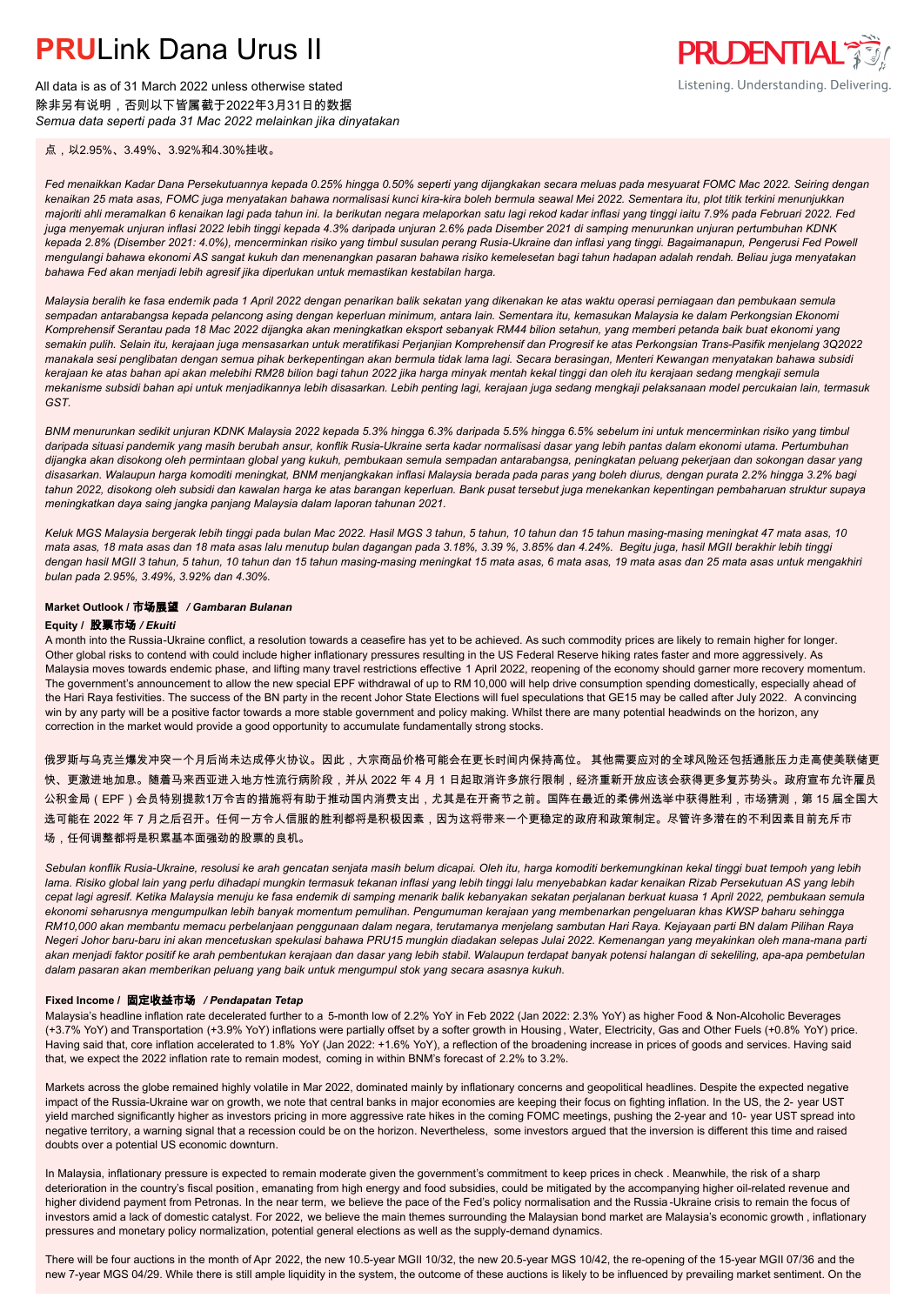All data is as of 31 March 2022 unless otherwise stated 除非另有说明,否则以下皆属截于2022年3月31日的数据 *Semua data seperti pada 31 Mac 2022 melainkan jika dinyatakan*

corporate front, we expect mixed demand for corporate bonds as investors continue to be selective in their investments.

马来西亚总体通货膨胀率于2022年2月按年进一步减速到2.2%的5个月低点(2022年1月:按年2.3%)。食品与非酒精饮料和运输走高,按年分别 起+3.7%和+3.9%;但住房、水、电、天然气和其他燃料价格(按年+0.8%)增长放缓部分抵消了其他类别走高带来的影响。尽管如此,核心通货膨胀按年增长 到+1.8%,比较2022年1月的是按年1.6%;反映商品和服务价格广泛上涨。话虽如此,我们预计 2022 年通胀率将保持温和,处于国行预测的 2.2% 至 3.2% 范围内。

**PRUDENTIAL** 

Listening. Understanding. Delivering.

2022 年 3 月,全球市场走势依然如过山车般波动,主要由通胀顾虑和地缘政治等头条新闻主导。尽管俄乌战争预计会对增长产生负面影响,我们留意到主要经济体的 央行仍将焦点锁定在对抗通胀上。在美国,两年期美国国债收益率大幅走高,反映了投资者对即将举行的联邦公开市场委员会会议更激进的加息预期,将两年期和 10 年期美国国债收益率推至负值,这是经济可能即将衰退的警告信号。然而,部分投资者认为,这次的收益率倒挂有所不同,并对美国经济可能下滑表示质疑。

在马来西亚,鉴于政府承诺控制物价,预计通胀压力将保持温和。与此同时,政府挤出大笔资金用作能源和食品补贴,引发了财政状况急剧恶化的风险。尽管如 此,石油相关收入增加和马来西亚国家石油公司更高的股息支付应得以减轻相关风险带来的压力。短期内,由于缺乏国内催化剂,我们认为美联储政策正常化的步伐 和俄乌危机将继续是投资者关注的焦点。2022 年,我们认为围绕马来西亚债券市场的主要主题包括大马经济增长、通胀压力和货币政策正常化、潜在的全国大选以及 供需动态。

2022年4月将有四项招标,包括10.5年期大马政府投资票据10/32以及20.5年期大马政府债券10/42的全新发行;15年期大马政府投资票据07/36的增额发行,以及7年期 大马政府债券04/29的全新发行。尽管系统中仍有充裕的流动性,这些招标的结果料将取决于当前的市场情绪。企业债券方面,我们预料市场对企业债券的需求将参差 不齐,因为投资者继续在投资方面保持选择性。

*Kadar inflasi utama Malaysia terus turun ke paras terendah 5 bulan iaitu 2.2% YoY pada Februari 2022 (Januari 2022: 2.3% YoY) apabila inflasi Makanan & Minuman Tidak Beralkohol (+3.7% YoY) dan Pengangkutan (+3.9% YoY) yang lebih tinggi telah ditampan sebahagiannya oleh pertumbuhan harga Perumahan, Air, Elektrik, Gas dan Bahan Api Lain (+0.8% YoY) yang lebih perlahan. Bagaimanapun, inflasi teras meningkat kepada 1.8% YoY (Januari 2022: +1.6% YoY), mencerminkan peningkatan harga barangan dan perkhidmatan yang meluas. Oleh itu, kami menjangkakan kadar inflasi 2022 kekal sederhana, berada dalam unjuran BNM sebanyak 2.2% hingga 3.2%.*

*Pasaran di seluruh dunia kekal sangat tidak menentu pada Mac 2022, didominasi terutamanya oleh kebimbangan inflasi dan tajuk berita geopolitik. Walaupun perang Rusia-Ukraine dijangka akan mengakibatkan impak negatif terhadap pertumbuhan, kami perhatikan bahawa bank pusat ekonomi utama mengekalkan tumpuan mereka untuk memerangi inflasi. Di AS, hasil UST 2 tahun melonjak dengan ketara apabila pelabur menetapkan harga kenaikan kadar yang lebih agresif menghampiri mesyuarat FOMC yang akan datang, lalu mendorong UST 2 tahun dan 10 tahun merebak ke wilayah negatif, menandakan isyarat amaran bahawa kemelesetan ekonomi boleh berlaku. Namun begitu, sesetengah pelabur berhujah bahawa penyongsangan adalah berbeza kali ini dan menimbulkan keraguan tentang potensi kemelesetan ekonomi AS.*

*Di Malaysia, tekanan inflasi dijangka kekal sederhana memandangkan komitmen kerajaan untuk mengawal harga. Sementara itu, risiko kemerosotan mendadak kedudukan fiskal negara berpunca daripada subsidi tenaga dan makanan yang tinggi, boleh dikurangkan dengan hasil berkaitan minyak yang lebih tinggi dan pembayaran dividen yang lebih tinggi daripada Petronas. Dalam tempoh terdekat, kami percaya kadar normalisasi dasar Fed dan krisis Rusia-Ukraine akan kekal menjadi fokus pelabur di tengah-tengah kekurangan pemangkin domestik. Kami percaya tema utama yang mengitari pasaran bon Malaysia bagi tahun 2022 ialah pertumbuhan ekonomi Malaysia, tekanan inflasi dan penormalan dasar monetari, kemungkinan pilihan raya umum serta dinamik penawaran-permintaan.*

*Akan terdapat empat lelongan pada bulan April 2022, MGII 10/32 10.5 tahun baharu, MGS 10/42 20.5 tahun baharu, pembukaan semula MGII 07/36 15 tahun dan MGS 04/29 7 tahun baharu. Walaupun masih terdapat kecairan yang lebih dari mencukupi dalam sistem, hasil lelongan ini mungkin dipengaruhi oleh sentimen pasaran semasa. Menyorot sektor korporat, kami menjangkakan permintaan yang bercampur-campur ke atas bon korporat kerana pelabur masih lagi selektif dalam pelaburan mereka.*

### **Fund Review & Strategy /** 基金表现评论与投资策略 */ Tinjauan dan Strategi Dana*

The Fund returned -1.17% for the month, underperforming the benchmark return of -1.10% by 0.07%. Year-to-date, the Fund returned -2.80%, underperforming the benchmark return of -1.97% *.* by 0.83%.

For equity, the underperformance in March was mainly due the Fund's overweight positions in the technology and consumer discretionary sectors . For fixed income, the underperformance in the month was attributed to the higher in bond yields across all tenors in March 2022. Market was relatively stable for the earlier part of the month until the hawkish comments from Federal Reserve Chairperson led to global bond market selloff.

As of end-March 2022, the Fund has 82.2% exposure in equities and 17.8% in bonds (versus Neutral position of 80:20 equity:bond).

检讨月份下,此基金的回酬是-1.17%,跑输回酬报-1.10%的基准0.07%。年度至今,基金取得-2.80%回酬,较回酬为-1.97%的基准逊色0.83%。

股票投资方面,3月份表现逊色主要是因为基金加码科技和可选消费领域。至于固定收益,月内表现落后归咎于所有期限的债券收益率于2022年3月走高。市场于月内早些时候走势相对 稳定,直到美联储主席的鹰派言论拖累全球债券市场刮起抛售风。

### 截至2022年3月底,此基金在股票的投资比重为82.2%,债券的是17.8%(对比80:20股票:债券的中和部署)。

*Dana menyampaikan pulangan -1.17% untuk bulan ini, tidak mengatasi pulangan penanda aras -1.10% sebanyak 0.07%. Sejak awal tahun hingga kini, Dana memberi pulangan -2.80%, tidak mengatasi pulangan penanda aras -1.97% sebanyak 0.83%.*

*Kemerosotan prestasi ekuiti pada bulan Mac disebabkan terutamanya oleh kedudukan pegangan berlebihan Dana dalam sektor teknologi dan pengguna bukan keperluan. Prestasi hambar*  pendapatan tetap pula disebabkan oleh hasil bon yang lebih tinggi merentas semua tenor pada Mac 2022. Pasaran secara relatifnya stabil di awal bulan dagangan sehinggalah komen agresif *daripada Pengerusi Rizab Persekutuan mencetuskan penjualan pasaran bon global.*

*Sehingga akhir Mac 2022, Dana mempunyai 82.2% pendedahan dalam ekuiti dan 17.8% dalam bon (berbanding kedudukan Neutral 80:20 ekuiti:bon).*

**Source /** 资料来源 / *Sumber*: Fund Commentary, March 2022, Eastspring Investments Berhad